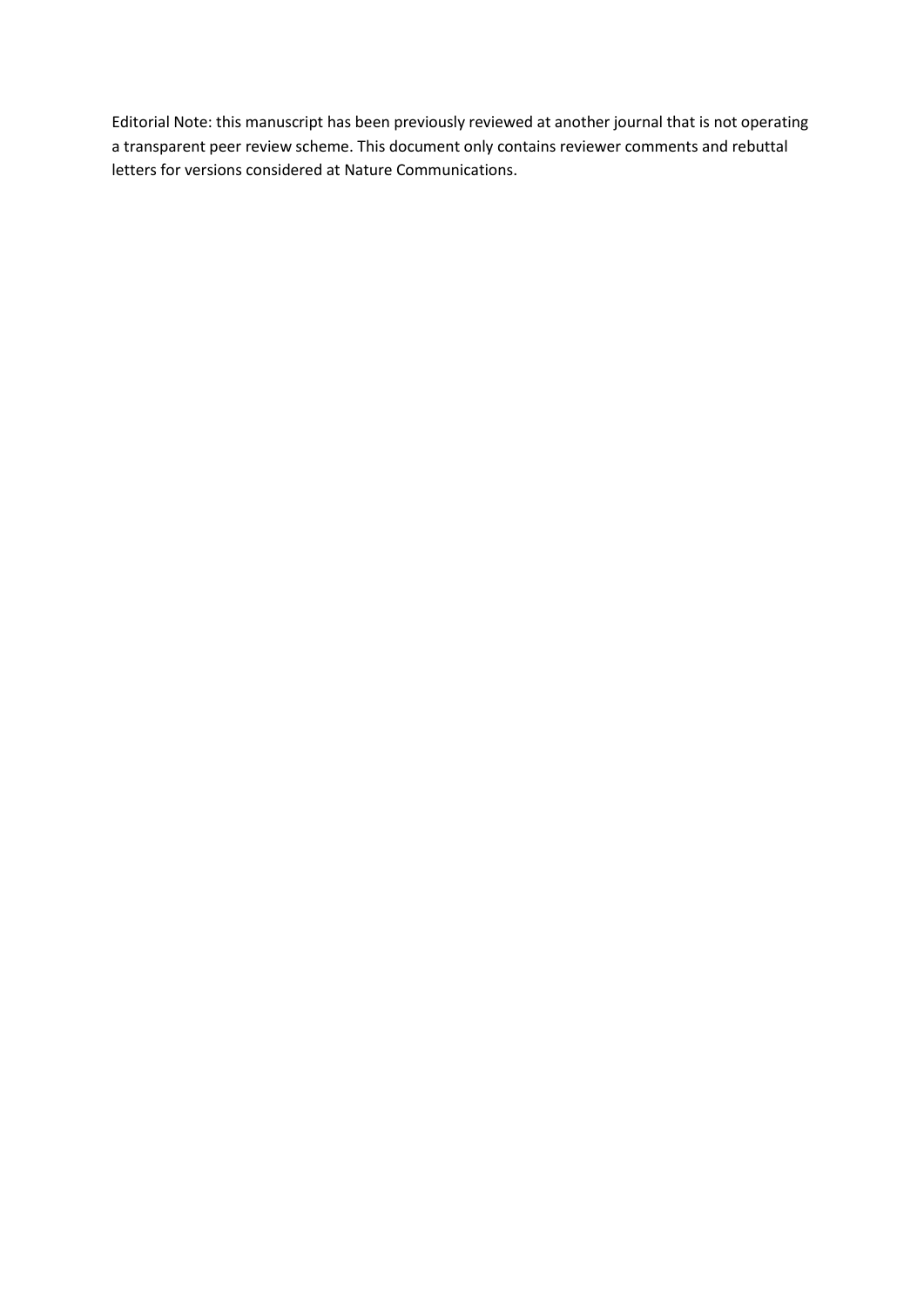#### **Reviewers' comments:**

Reviewer #4 (Remarks to the Author):

In the manuscript, Nakajima et al present quantum oscillation measurements on GaAs gate defined triple quantum dots. Spin qubits are extensively studied subject in GaAs quantum dots and depending on the definition of basis, various types of spin qubits are possible: single spin, singlettriplet, exchange only, hybrid qubit. etc. Among them the authors' work focus on multiple, single electron spin qubits, that is, spin up-down as qubit basis. Although entanglement between two neighbor spins (singlet – triplet oscillation) was demonstrated in the numerous earlier works, to my knowledge, showing singlet – triplet oscillation between next nearest neighbor spins is the first time, and I acknowledge the novel experiment performed here.

As I became the reviewer of this manuscript in the 2nd round, I would like to give overall evaluation whether the authors properly addressed previous issues of the other referees, as well as my comments to some of them.

1. Minor issues (of all reviewer #1,2,and 3) : All the minor issues such as figure labels, addition of symbol definitions etc. are now correctly defined and explained. I agree with the authors that in the Markovian noise T2\* = T2 so that it is appropriate to use  $1/T2$  in the Fig. 4b

#### 2. Major points:

A. Entanglement vs. degree of entanglement: I agree with the reviewer #2 that the current manuscript does not measure the degree of entanglement by performing, for example, state tomography on the two distant spins. However, I understand that the authors only claim that the work demonstrates the coherent singlet-triplet oscillations of the distant quantum dot spins. I think this is an issue raised many times in reviewing quantum dot qubit papers. I personally believe that the distant two spins showing coherent singlet – triplet oscillations must be entangled to some extent, and in this respect, the manuscript shows successful transfer of entanglement. On the other hand, if using the term 'entanglement' in the title seems to be unsubstantiated, I can suggest the authors to change the title starting with something like "Coherent singlet triplet oscillations of distant spin qubits … ". This is merely a suggestion.

B. Adoptability of this technique: The authors argue that, compared to more conventional SWAP operation, the present method can be useful considering timing & decoherence issues related to SWAP operation. I partially agree with the authors on this point. Because I also see that the authors' method must have some restriction on pulse timing (to stay in the adiabatic limit) as well and for this technique to work, leakage can be a major issue, as I already see reduced visibility for distant entanglement data in Fig 3b compared to nearest neighbor. I believe each technique for entanglement shuttling will have its own pros and cons, and I suggest the authors to add a few more sentences in the discussion section discussing using their method in the larger array in the future, especially by comparing with existing method. This will help the readers in the same community.

Overall, the work presents experimentally challenging and novel results on quantum coherence and entanglement performed in the semiconductor quantum dots, and I recommend the manuscript for the publication in Nature Communications. In particular, even though the manuscript does not show measurement of degree of entanglement (nor claim the authors that they did), successful measurement of coherent singlet – triplet oscillations between next nearest neighbor spin is a novel and important result.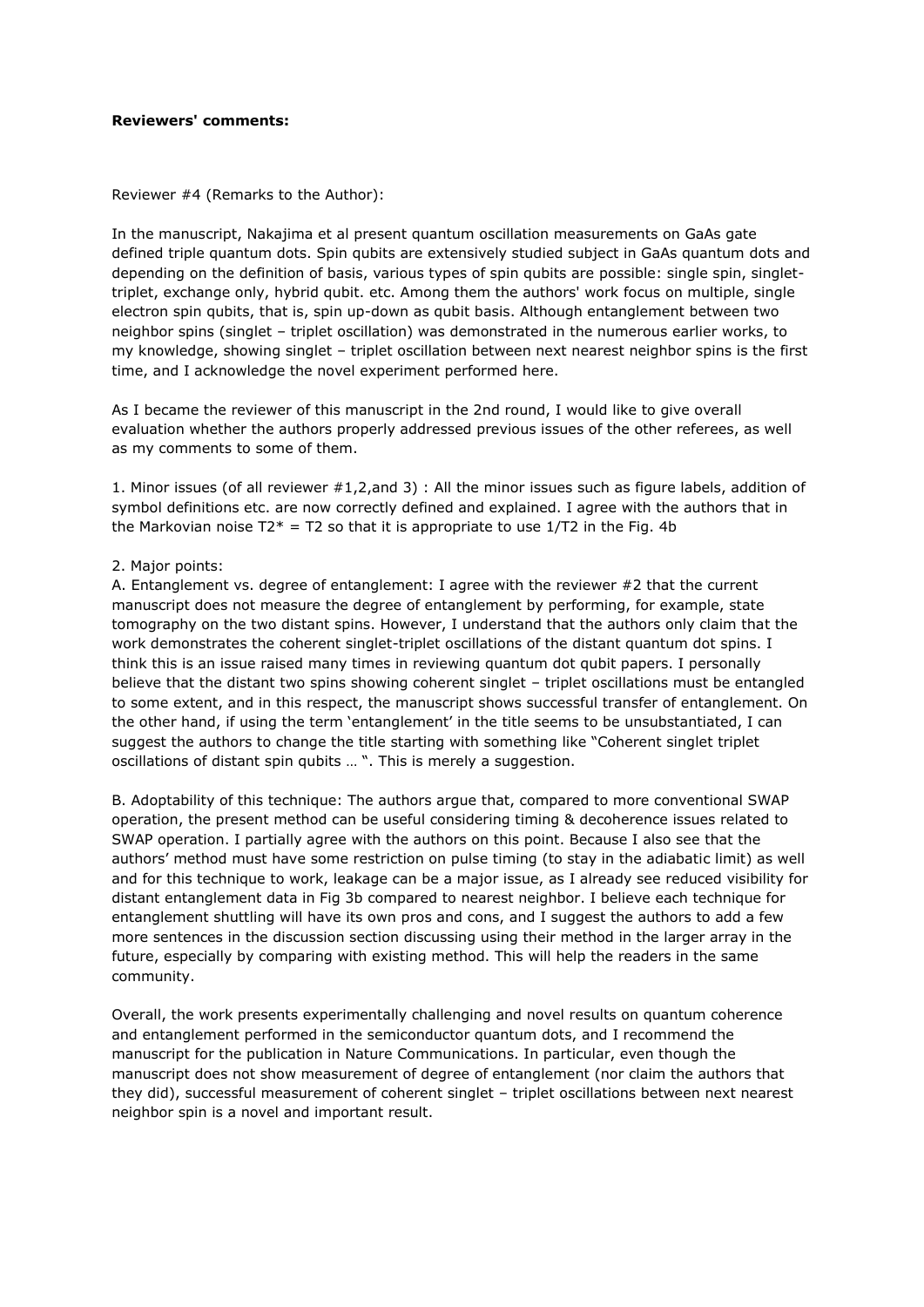#### Reviewer #5 (Remarks to the Author):

This paper by Takashi Nakajima and colleagues studies a system of three linearly arranged semiconductor quantum dots filled with a total of three electrons in the presence of a magnetic field gradient. An experiment is reported where an entangled singlet state between two single electron spins residing in the two distant quantum dots is prepared. The theoretical model is presented that describes the results and takes into account dephasing noise. It is claimed that entanglement shuttling from an initially localized entangled spin singlet has been achieved, and that this process has been assisted by the dephasing noise.

In contrast to earlier work (Ref. [7]) where two electrons in a triple dot with an empty mediator (center) dot were used, here both the preparation and detection mechanisms are different, as Landau-Zener type avoided crossings with partially adiabatic energy tuning of the quantum dot potentials were used in this work. This method also seems more scalable to larger distances compared to other methods.

This is an impressive novel achievement that may have significant implications for quantum information processing with spin qubits, as well as for other areas of science and technology, as pointed out by the Authors. In this sense I agree with the previous Referees that this work is very important, of broad interest, and of high quality, and that it represents a significant result obtained from a technically challenging experiment. Generally speaking, I find the work suitable for publication in Nature Communications. However, I partially agree with the previous Referees regarding the danger of unsubstantiated claims made in the paper.

Previous Referees have already commented on the solidity of the evidence for the claims made in the paper (already in the title):

(1) entanglement shuttling from an initially localized entangled spin singlet has been achieved

(2) this process has been assisted by the dephasing noise

The Authors have replied to both challenges by the Referees. Below I add my own comments.

Regarding (1), I agree with the Authors that there is good evidence for a non-local entangled singlet between dots 1 and 3, provided

by S-T oscillations with a frequency determined by the 1-3 field gradient. This is a promising method for preparation of remote entanglement.

Of course a measurement of entanglement fidelity would be great, but I think it can be accepted to be outside the scope of this work.

Regarding (2), I am not convinced that the dephasing noise increases the entanglement fidelity. This is not so much about "interpretations" of the experiment, but about the meaning of the word "assisted"-- what does dephasing noise really do? Does it directly improve the entanglement, or is the process simply immune against dephasing noise (which would also be a good, albeit different, thing).

I strongly recommend that this issue is clarified before publication.

In addition to this main concern, I have a few minor suggestions and comments which I list below.

(a) The return probability P\_S is not explicitly defined in the paper. Since this is a TQD, it might not be

obvious to every reader to which state one is trying to return. I believe it is the (1,0,2) singlet, and

perhaps it is implicitly clear because this is the initial state (hence "return" probability). Nevertheless,

it would be helpful to say this explicitly when P\_S is used for the first time.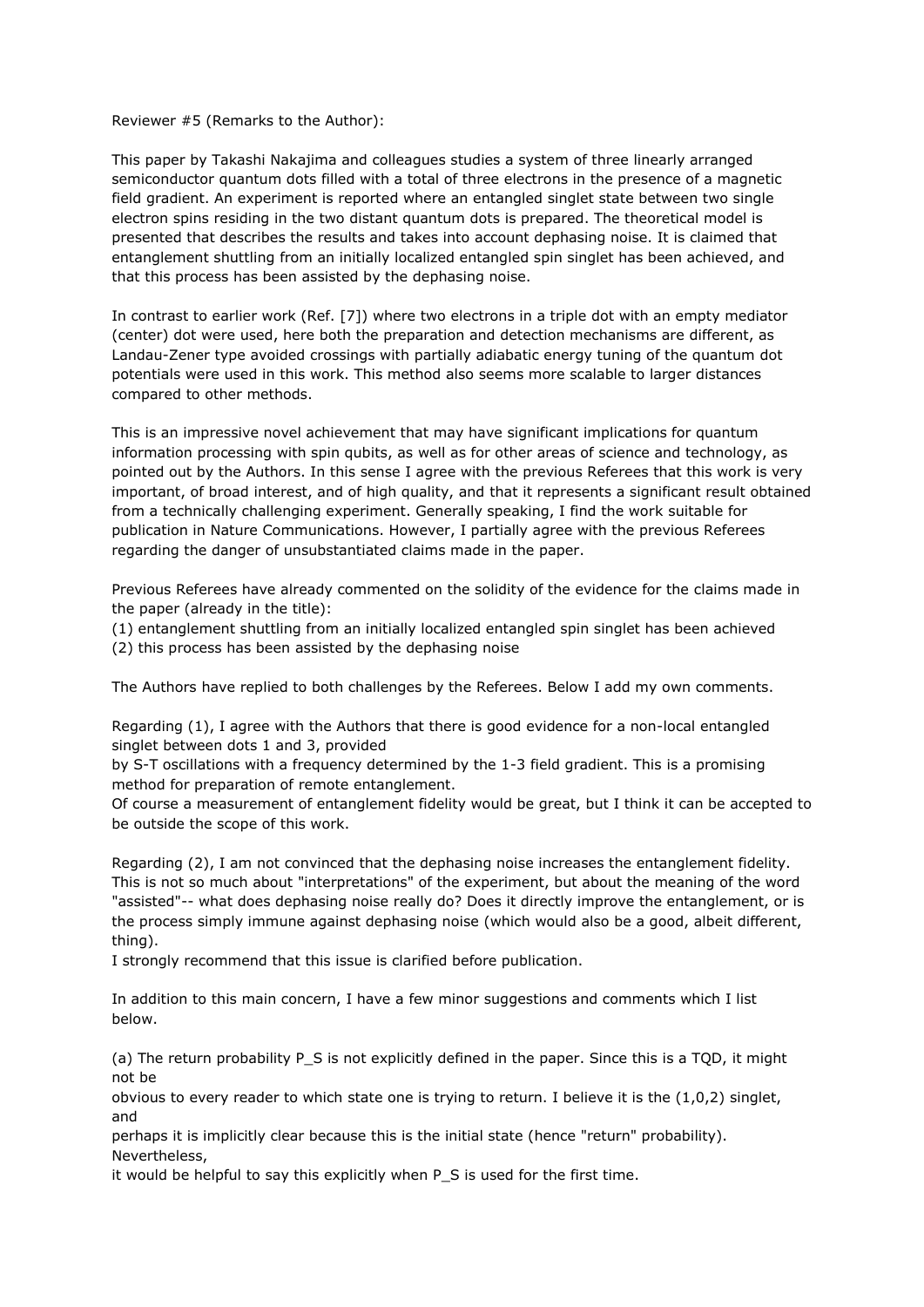(b) Fig, 1a is a bit misleading, because there are three dots in the experiment, not four. I suppose the

idea was to show the general principle which should be scalable to more than three dots. But I would

at least have expected a "warning" note in the figure caption that says this and declares that in the

present experiment there are only three dots.

(c) Related Landau-Zener dynamics have been observed in double quantum dots by the Petta group at Princeton, where multi-slope pulse shapes like those shown in Fig. 1 of the extended

data have been used extensively,

J. R. Petta et al., Science 327, 669 (2010)

Also the effect of charge noise on such Landau-Zener transitions have been studied in this context,

H. Ribeiro et al. Phys. Rev. B 87, 235318 (2013).

(d) typo on line 177: biological (missing 'o')

(e) Ref. [7] has been published as T. A. Baart et al., Nature Nano. 12, 26 (2017).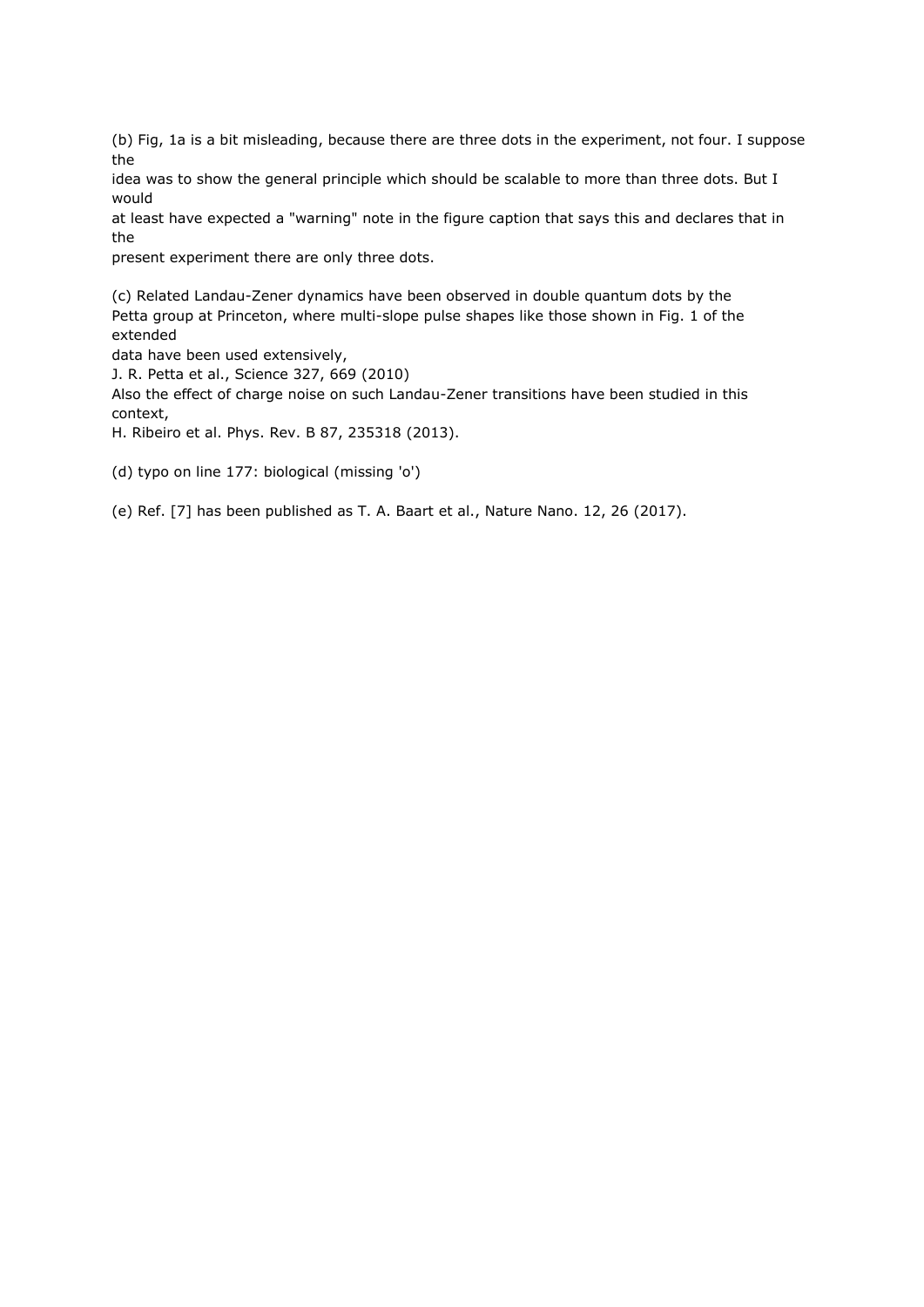We thank the reviewers for their careful considerations on the manuscript. Below we list our point-bypoint responses to all comments from the reviewers. We believe that all the concerns are addressed and our manuscript is now appropriate for publication in *Nature Communications*.

Here is the summary of changes (coloured red in the text):

- 1. The title is changed.
- 2. Discussion on the role of the dephasing noise is added in lines 167-172.
- 3. Discussion on the application to a larger system is added in lines 182-190.
- 4. Definition of P S, missing references, and typos are corrected.
- 5. A data availability statement is added at the end of the Methods section.

### **Response to Reviewer #4**

**--**

*In the manuscript, Nakajima et al present quantum oscillation measurements on GaAs gate defined triple quantum dots. Spin qubits are extensively studied subject in GaAs quantum dots and depending on the definition of basis, various types of spin qubits are possible: single spin, singlet-triplet, exchange only, hybrid qubit. etc. Among them the authors' work focus on multiple, single electron spin qubits, that is, spin up-down as qubit basis. Although entanglement between two neighbor spins (singlet – triplet oscillation) was demonstrated in the numerous earlier works, to my knowledge, showing singlet – triplet*  oscillation between next nearest neighbor spins is the first time, and I acknowledge the novel *experiment performed here.* 

### We thank the reviewer for understanding the novelty of our work.

*As I became the reviewer of this manuscript in the 2nd round, I would like to give overall evaluation whether the authors properly addressed previous issues of the other referees, as well as my comments to some of them.*

*1. Minor issues (of all reviewer #1,2,and 3) : All the minor issues such as figure labels, addition of symbol definitions etc. are now correctly defined and explained. I agree with the authors that in the Markovian noise T2\* = T2 so that it is appropriate to use 1/T2 in the Fig. 4b*

### We appreciate the effort of the reviewer to confirm that all the issues are properly addressed.

*2. Major points:* 

*A. Entanglement vs. degree of entanglement: I agree with the reviewer #2 that the current manuscript does not measure the degree of entanglement by performing, for example, state tomography on the two distant spins. However, I understand that the authors only claim that the work demonstrates the coherent singlet-triplet oscillations of the distant quantum dot spins. I think this is an issue raised many times in reviewing quantum dot qubit papers. I personally believe that the distant two spins showing coherent singlet – triplet oscillations must be entangled to some extent, and in this respect, the manuscript shows successful transfer of entanglement. On the other hand, if using the term 'entanglement' in the title seems to be unsubstantiated, I can suggest the authors to change the title starting with something like "Coherent singlet triplet oscillations of distant spin qubits … ". This is merely a suggestion.*

We thank the reviewer for understanding that the manuscript shows successful transfer of entanglement by observing the coherent singlet-triplet oscillations of the distant quantum dot spins. On the other hand, as the reviewer suggests, some readers might feel that the term 'entanglement' is unsubstantiated. We therefore follow the suggestion of the reviewer and change the title of the manuscript to "*Coherent transfer of electron spin correlations assisted by dephasing noise*".

*B. Adoptability of this technique: The authors argue that, compared to more conventional SWAP operation, the present method can be useful considering timing & decoherence issues related to SWAP*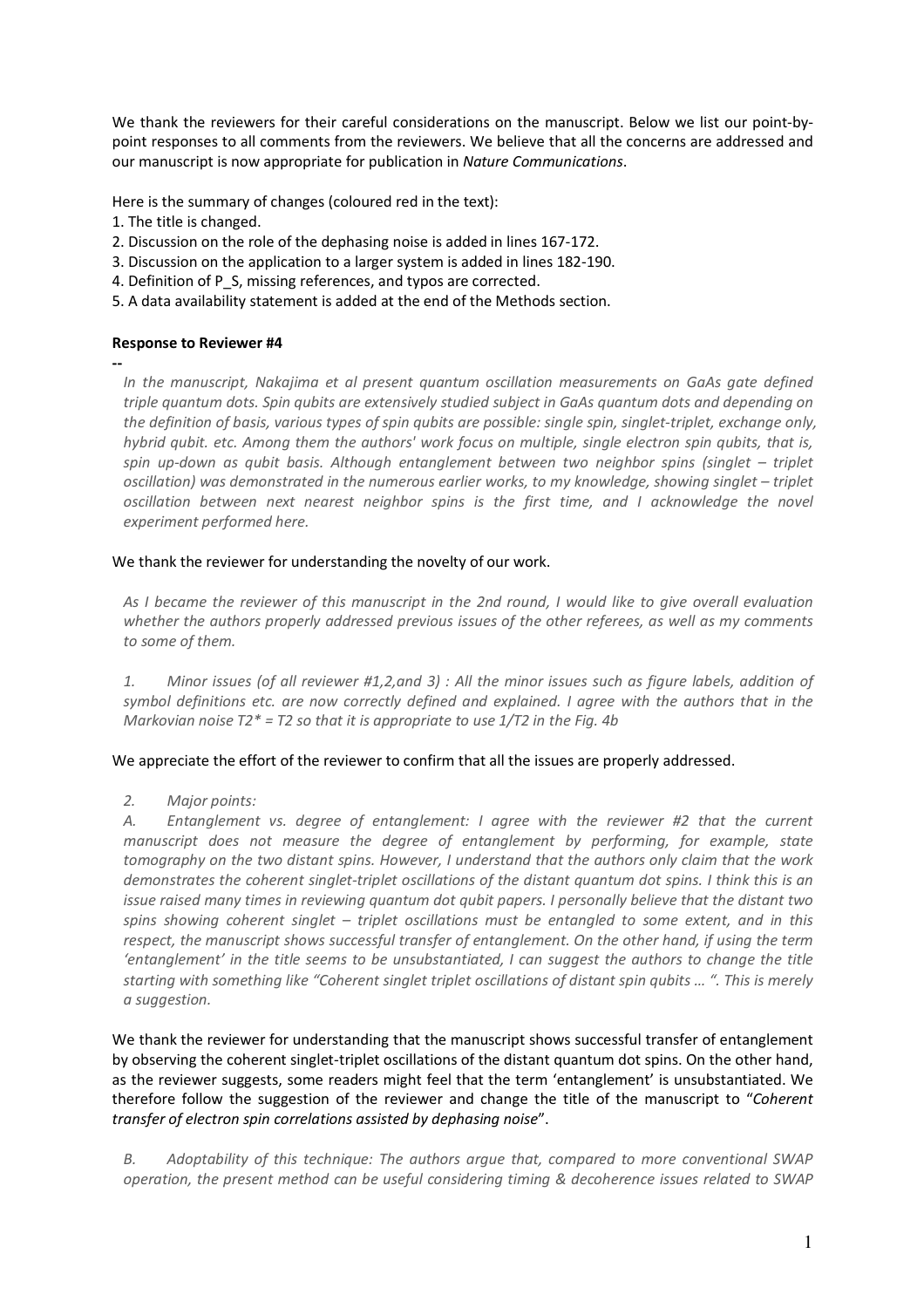*operation. I partially agree with the authors on this point. Because I also see that the authors' method must have some restriction on pulse timing (to stay in the adiabatic limit) as well and for this technique to work, leakage can be a major issue, as I already see reduced visibility for distant entanglement data in Fig 3b compared to nearest neighbor. I believe each technique for entanglement shuttling will have its own pros and cons, and I suggest the authors to add a few more sentences in the discussion section discussing using their method in the larger array in the future, especially by comparing with existing method. This will help the readers in the same community.* 

We agree with the reviewer that it is helpful to readers to clarify pros and cons of the present scheme. In short, the use of the dephasing noise makes entanglement shuttling significantly easier to implement, but the lack of the controllability limits the speed and the reliability at present. We have added a discussion on this issue in the revised manuscript (lines 182-190).

*Overall, the work presents experimentally challenging and novel results on quantum coherence and entanglement performed in the semiconductor quantum dots, and I recommend the manuscript for the publication in Nature Communications. In particular, even though the manuscript does not show measurement of degree of entanglement (nor claim the authors that they did), successful measurement of coherent singlet – triplet oscillations between next nearest neighbor spin is a novel and important result.*

We thank the reviewer very much for finding the importance of our results and recommending the publication in *Nature Communications*. We hope that the remaining issues are also properly addressed in the revised manuscript.

#### **Response to Reviewer #5**

**--**

*This paper by Takashi Nakajima and colleagues studies a system of three linearly arranged semiconductor quantum dots filled with a total of three electrons in the presence of a magnetic field gradient. An experiment is reported where an entangled singlet state between two single electron spins residing in the two distant quantum dots is prepared. The theoretical model is presented that describes the results and takes into account dephasing noise. It is claimed that entanglement shuttling from an initially localized entangled spin singlet has been achieved, and that this process has been assisted by the dephasing noise.*

*In contrast to earlier work (Ref. [7]) where two electrons in a triple dot with an empty mediator (center) dot were used, here both the preparation and detection mechanisms are different, as Landau-Zener type avoided crossings with partially adiabatic energy tuning of the quantum dot potentials were used in this work. This method also seems more scalable to larger distances compared to other methods.*

*This is an impressive novel achievement that may have significant implications for quantum information processing with spin qubits, as well as for other areas of science and technology, as pointed out by the Authors. In this sense I agree with the previous Referees that this work is very important, of broad interest, and of high quality, and that it represents a significant result obtained from a technically challenging experiment. Generally speaking, I find the work suitable for publication in Nature Communications. However, I partially agree with the previous Referees regarding the danger of unsubstantiated claims made in the paper.*

### We thank the reviewer for finding the work is very important, of broad interest, and suitable for publication in *Nature Communications* generally speaking.

*Previous Referees have already commented on the solidity of the evidence for the claims made in the paper (already in the title):*

*(1) entanglement shuttling from an initially localized entangled spin singlet has been achieved*

*(2) this process has been assisted by the dephasing noise*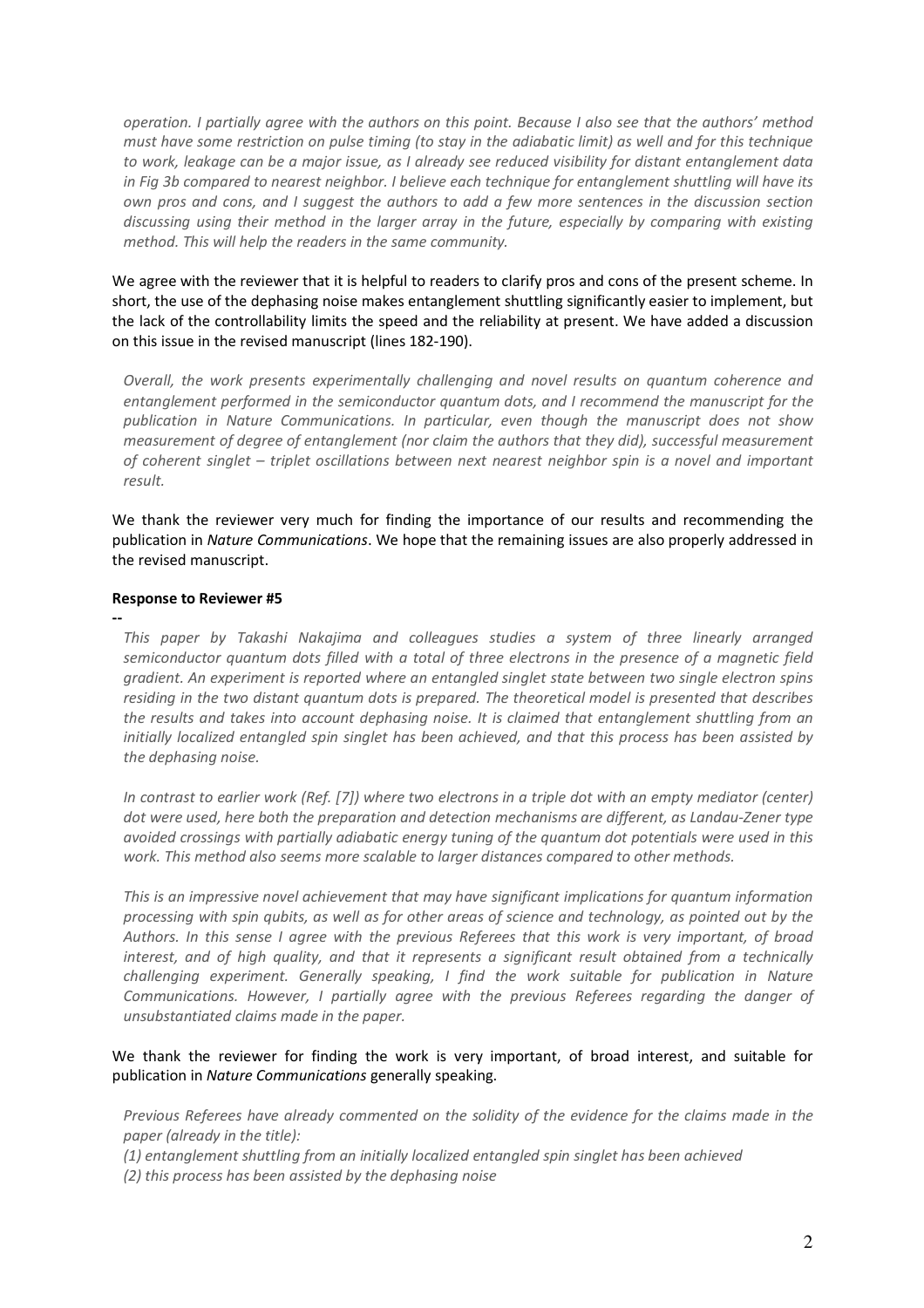*The Authors have replied to both challenges by the Referees. Below I add my own comments.*

*Regarding (1), I agree with the Authors that there is good evidence for a non-local entangled singlet between dots 1 and 3, provided by S-T oscillations with a frequency determined by the 1-3 field gradient. This is a promising method for preparation of remote entanglement.*

*Of course a measurement of entanglement fidelity would be great, but I think it can be accepted to be outside the scope of this work.*

#### We thank the reviewer for recognizing the soundness of our claim.

*Regarding (2), I am not convinced that the dephasing noise increases the entanglement fidelity. This is not so much about "interpretations" of the experiment, but about the meaning of the word "assisted"- what does dephasing noise really do? Does it directly improve the entanglement, or is the process simply immune against dephasing noise (which would also be a good, albeit different, thing). I strongly recommend that this issue is clarified before publication.*

By the word "assisted", we mean that the dephasing noise facilitates the adiabatic spin swap between QD1 and QD2 which is necessary to generate the distant entanglement. The coherence of the generated entangled state is also immune against the noise, but this is a different thing as the reviewer points out. To clarify this issue, we have added a few sentences in the revised manuscript (lines 167-172).

*In addition to this main concern, I have a few minor suggestions and comments which I list below.*

*(a) The return probability P\_S is not explicitly defined in the paper. Since this is a TQD, it might not be obvious to every reader to which state one is trying to return. I believe it is the (1,0,2) singlet, and perhaps it is implicitly clear because this is the initial state (hence "return" probability). Nevertheless, it would be helpful to say this explicitly when P\_S is used for the first time.*

#### We appreciate the reviewer's helpful suggestion. We have expanded the definition of P\_S written in lines 81-83 in the revised manuscript to be more explicit.

*(b) Fig, 1a is a bit misleading, because there are three dots in the experiment, not four. I suppose the idea was to show the general principle which should be scalable to more than three dots. But I would at least have expected a "warning" note in the figure caption that says this and declares that in the present experiment there are only three dots.*

### We agree with the reviewer that a "warning" note is helpful to avoid the confusion. For this purpose, we have added a sentence to the caption of Fig. 1a in the revised manuscript.

*(c) Related Landau-Zener dynamics have been observed in double quantum dots by the Petta group at Princeton, where multi-slope pulse shapes like those shown in Fig. 1 of the extended data have been used extensively, J. R. Petta et al., Science 327, 669 (2010) Also the effect of charge noise on such Landau-Zener transitions have been studied in this context,*

*H. Ribeiro et al. Phys. Rev. B 87, 235318 (2013).*

We thank the reviewer for the suggestion. We agree that these works are relevant to ours, especially when discussing the anti-crossing between the singlet and a spin-polarized triplet. Therefore we have added citation to these works at line 116 in the revised manuscript.

*(d) typo on line 177: biological (missing 'o') (e) Ref. [7] has been published as T. A. Baart et al., Nature Nano. 12, 26 (2017).*

We thank the reviewer for finding these errors. They have been corrected in the revised manuscript.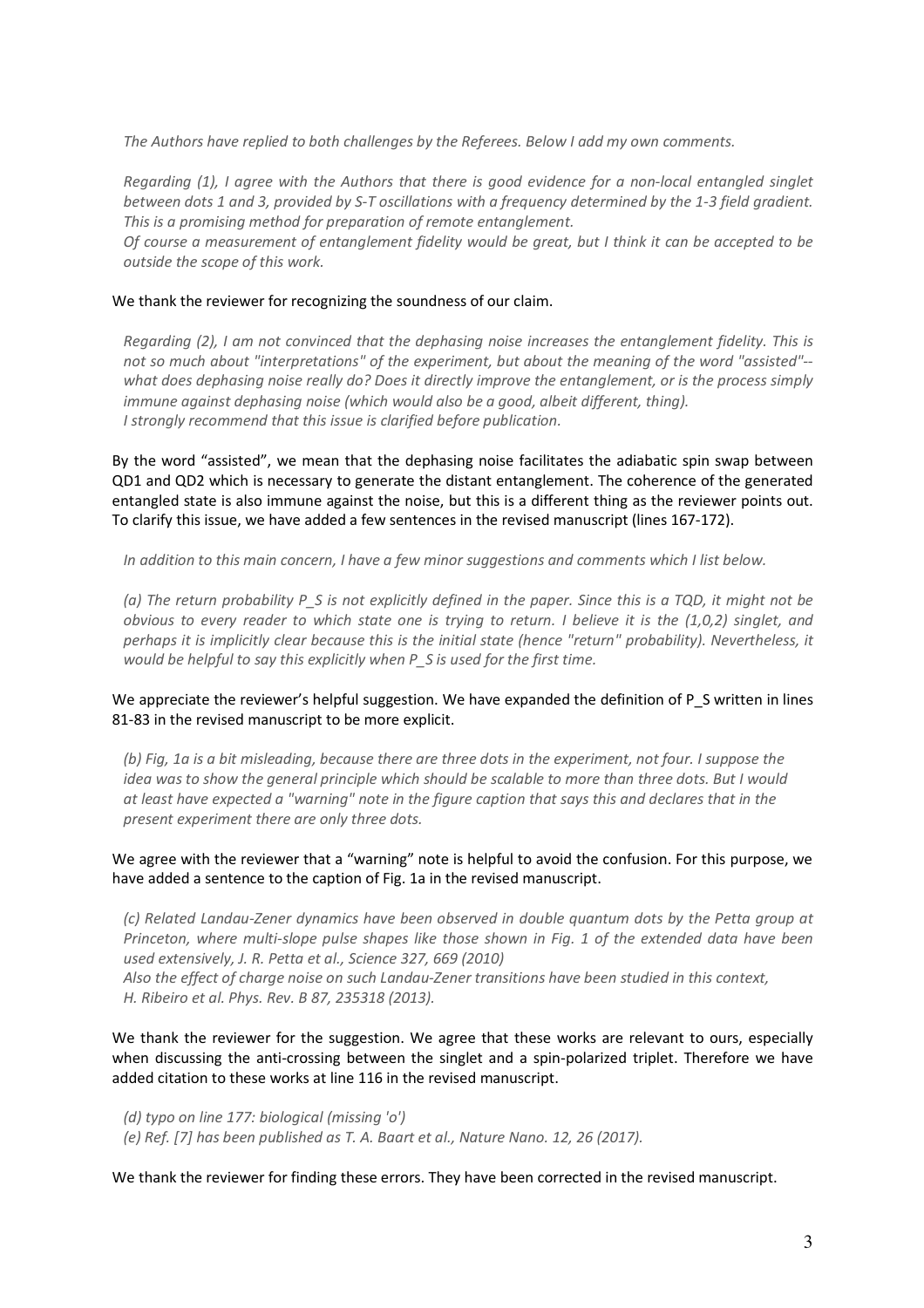## **REVIEWERS' COMMENTS:**

Reviewer #5 (Remarks to the Author):

After having read the Authors' reply to the comments by all reviewers, as well as their changes to the manuscript, I now recommend this work for publication in Nature Communications without any further reservations or comments. I appreciate the Authors' efforts to clarify the role of dephasing, as well as the other improvements and clarifications in their paper.